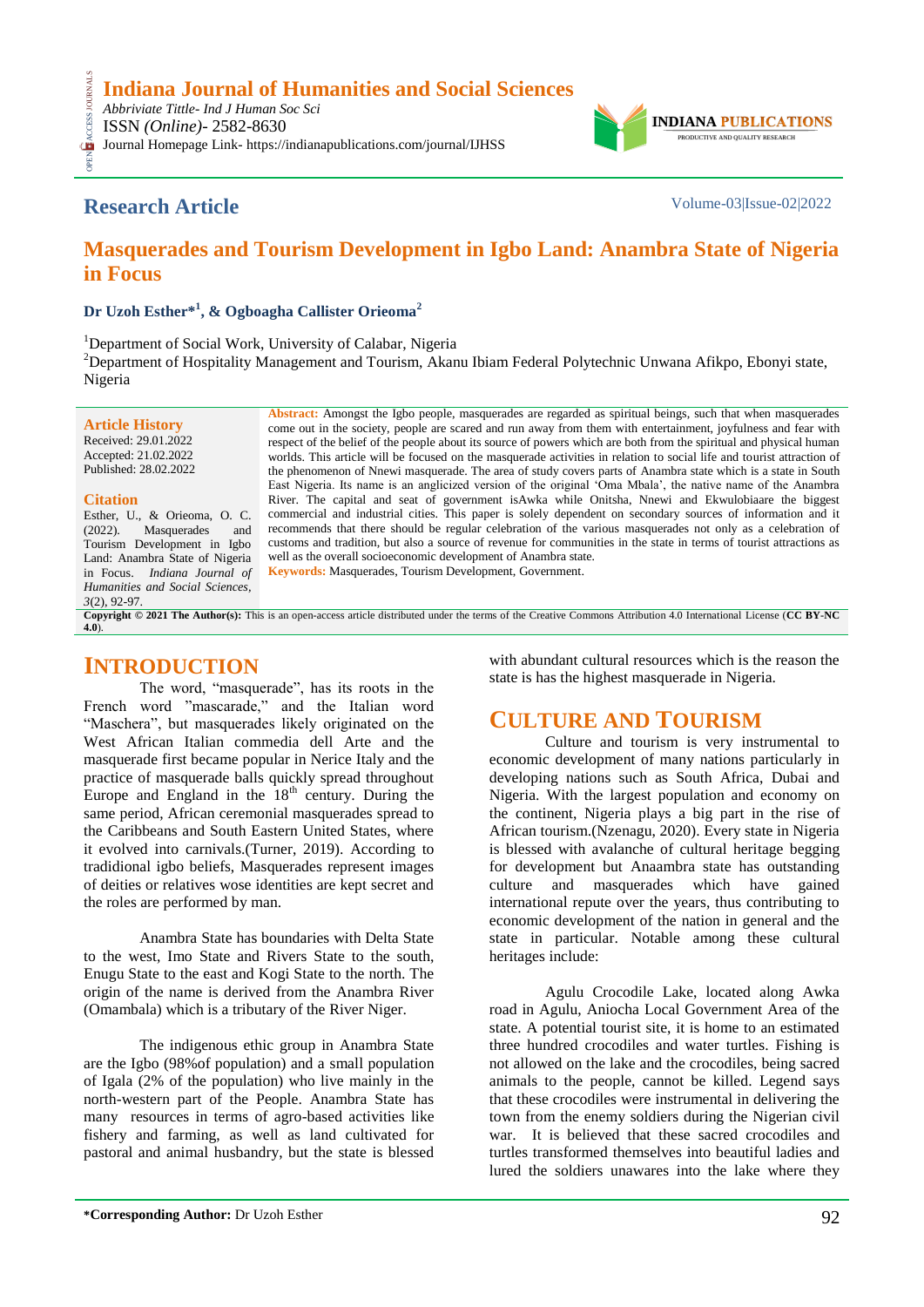disappeared without trace. At noon, the crocodiles and turtles appear at the banks of the lake to take sunlight.

Ogbunike Caves, listed by UNESCO as a World Heritage Site is one of the most visited tourist sites in Anambra State. It is classified as a Sandstone cave (Lateritic sandstones of Campanian-Miocene age). It has very scenic vegetation with attractive waterfall. It is situated in the Ogba hills Ogbunike, across the Ugwu-aga Escarpment Umunya by the Enugu/Onitsha Expressway and lies in the coordinates of Igbo-ukwu Museum: is an ancient town known for astonishing metalcrafts and has remained an attraction to tourists because of its bronze artifacts. The bronze which was first noticed in 1938 and later excavated by Thurstan Shaw (an English archaeologist) date back to about the 9<sup>th</sup> century, are of high value and historic relevance.

Uzu-Oka: Awka is historically known for the great metal foundry,Uzu craftmanship. Imo-Awka is an annual festival celebrated by the natives.

#### **Igbo Masquerade as a Tourist Attraction**

Tourism as a travel for recreation, leisure, businesses and health purposes is one of the fastest growing industries in the world today. In fact the main motive for tourism is to escape from the tussles and hustles of life created by man"s continues quest for insatiable needs that result to stress. In order to ease off stress, man engages in recreative activities called tourism. One of the aspect of tourism that interest tourist is cultural tourism. Cultural tourism a travel to unusual environment to experience the alien culture. Cultural tourism which covers traditional life styles, customs and festival is instilling hope in socioeconomic development of many nations as it has become a catalyst to revenue generation, employment and cultural liberation of local communities (Agbasiere, 2020). Nigeria is a country endowed with numerous cultural and natural resources scattered all the every state. In anambra state, the exits avalanche of masquerades ranging from Mmagwu, Ijele, ojionu etc. These masquerades are showcased on festive period for entertainment and its experiences act as a soothing balm to tourist general wellbeing. In the opinion of Onyeakabu (2020), Igbo masquerades perform both ritual and entertainment functions and its significance is purely to entertain and attract tourists.

In the past especially before the advent of Christianity, masquerades played important roles of keeping law and order. People were bound to be telling the truth at all times to avoid the wrath of masquerades. In this capacity, masquerades were regarded as the means for maintaining peace and social order. They were primarily used as unbiased law enforcement agents. In those days, it is not unusual to witness tough masquerade walk up to certain individuals and loudly berated them publicly for their hidden abominable bad habits such as coveting a friend"s wife, serious crimes

such as poisoning someone or other adjudged misbehaviours to society. As crude as this style seems in present day and age, they were very effective in instilling corrective measures to many would-be deviants of society. Thus the traditional norms and value of the community were preserved without sacred cows flouting them on basis of economic and politic clouts.

Since masquerades were regarded as spirits they were no respecters of individuals. Every member of society paid attention. However, with colonization and Christianity, the spiritual value of the masquerade has ended in many societies with high Christianity index. As a result, masquerades have become more relevant as an institution for cultural display for entertainment only. The law and order spectrum has atrophied as a thing of the past. Nowadays, they come out in colorful regalia accompanied by traditional music and choreographed dancers. No wonder why all sorts of mistreatment, robbery, kidnapping and other nefarious activities have taken exponential dimensions in Ala-Igbo.

In all the mentioned ceremonies, masquerades are used as social displays that should be the more reason for our children to be exposed and educated in this important element of Igbo culture. It helps to build character and maturity and serves as a tool for tourism development by rebranding it to meet the needs of the present day culture-oriented tourists.

#### **The Festive Masquerade of the Igbos: Anambra State in Focus**

Apart from the language, the traditions and culture are also some other endangered heritage of the Igbo peoples. One of the branches of this culture that is fast ebbing away is the Mmanwu culture: the masquerade culture. Mmanwu is a traditional masquerade of the people of Igbos, to whom it used to be a major form of entertainment in Igbo land, masquerades can differ from community to community, and from village to village, but its main purpose of entertainment and security remain the same. Masquerades festivals generally last for weeks and some may span over months, and are performed during the end of the harvest or start of new planning season. Masquerade festivals, apart from the belief that it provides security for the people, many also perform masquerade to honor the dead and pray to the gods for successful planning season. In these modern times, masquerades are used during the iriji (New Yam), Christmas, New Year, Easter and other such celebrations. Masquerades became so important as an element of entertainment that Igbo"s from all over the world would converge at home during festival in order to "gbaa mmanwu" that is, to celebrate the masquerade during these ceremonies.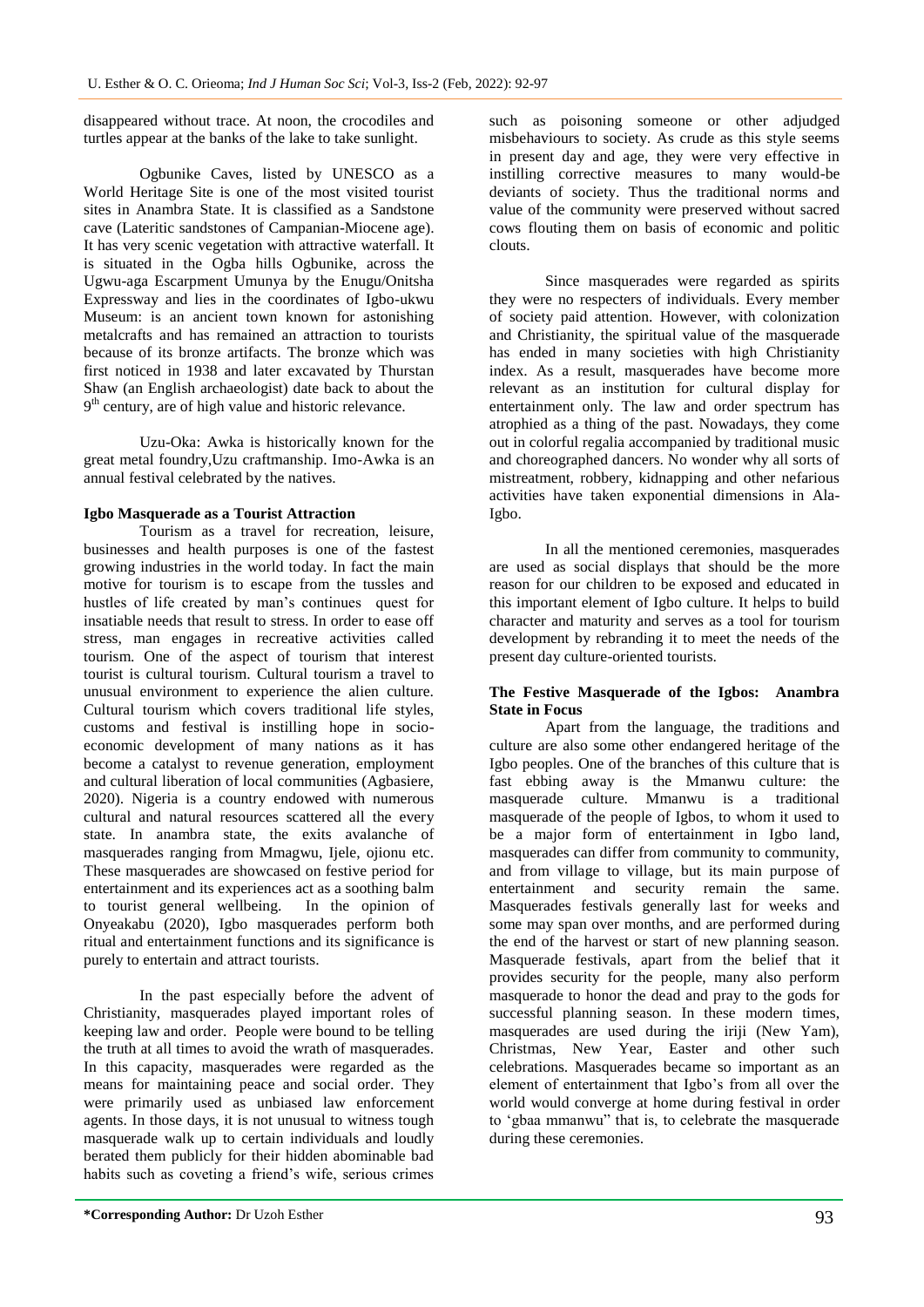Indeed, in 1986, the old Anambra State began the annual Mmanwu festival, which lasted for days whenever it was celebrated. In those days, the less dangerous ones would come to the display at the Nnamdi Azikiwe Stadium in the day while those regarded as spirits danced at midnight, and it was said that the lights were put off and some of the masquerades did wonders, like emerging from ant-holes in the grand.

With the increasing rejection of Igbo culture, many communities have lost their masquerade traditions, but the more culture-conscious peoples have refused to let go, continuing in the noble entertaining tradition as in the past. Among these communities, the Aro Ndi Izuogu people of Imo State holds its masquerades as the most important entertainment festival, and is perhaps, the greatest celebrators of masquerades in African. Practically, all Igbo towns have their masquerade cults and masquerades, but some have more masquerades than others. For instance, in Enugu State, Ugwuoba, Oji River, Enugwu-Ngwo, Enugu Stand out, though for their advanced masquerades like the ones that require a lot of charms, for the Anambra, peoples of Agulu, Agulu-Uzo-Igbo, Igbo-Ukwu, Nnewi, Nanka, Ekwulobia and others are known to run masquerades for weeks whenever there is an outing. Afikpo in Ebonyi, state, has dozens of masquerades such as Okpaa ekpe masquerrades, Lugulu masquerades, Njenje masquerades and Okponku masquerades which are featured at different events and dates throughout the year and have special days for the masquerade festival. Arochukwu, Umuahia and other towns stand out with their Ekpo and Ekpe masquerades.

So, Igbo sons and daughters still invest millions to ensure the success of the masquerade celebrations during festivities. Between Christmas Eve and two weeks into January, some of these towns sustain a tempo of dance, performance and magic, while the masquerade is known for entertainment, the Mmanwu, like humans, come in different ages and looks as well as fame. For instance, there are masquerades that nib the hub on its body on welldressed girl-like and is seen as a soothing balm to the soul. These types do not usually go with charms. The Omewaluigwe on its own side is a wise masquerade in the sense that it is known for its talkative nature. It goes around making proverbs and speaking parables, while its followers and the audience applaud it. Ada-mmanwu is a masquerade who dresses beautifully with handbags, and face paints. It also swags like a girl. However, the masquerade cult is restricted from women, and no woman goes close to one. Indeed, it is a taboo for a woman to go close to one and that is one of the many reasons why it carries canes in order to scare them away. There is also the Odo an mmanwu peculiar to the Agbaja (Ngwo and environs) masquerade. The Ojionu masquerade is a water spirits character represented by a head-dress of crocodiles, sharks and other water

creatures. The major attribute of Ojionu is creative nonstop dancing. Versions of the Ojionu masquerade varies from those that perform voices only and posses superior mystical powers to those that dance predominantly with minimal voices and less mystical. Another types is the Agaba. The Agaba masquerade is a warrior-like mmanwu, who, in actual sense, is a leopard masquerade.

The Ijele masquerade is a peculiar type of masquerade. It is felt in every part of Igbo land. The Ijele masquerade is most popular in Anambra State, and to some extent, Enugu State. This masquerade is very serious, fully masculine-featured masquerade. Mkpamkpanku is brisk, aggressive, agile and notorious in its own way. It has the appearance of a person. This masquerade is active to the extent that about two or more strong men is ever around its waist to draw it back from over acting.

The Okwomma is the type that carries a cutlass, well sharpened. It uses this to shake hands, to collect money and to greet people who are in the cult, or other great masquerades. But it chases people with other masquerades include the Enyi Mmanwu (Elephant), mmanwu Ugo (Eagle), mmanwu Mbe (Tortoise), Odum Mmanwu. These assume the appearance of the creatures that they have their names attached. And during their display, they do things that are peculiar to those creatures. But there are more mystical mmanwus, like the Otawaru Ikop-dreadful masquerade with charms that enables it dance on cassava leaves. Another terror is the Odegwu Anya Mmiri, which sheds fears when it is about. It is a two-face mmanwu, and can move simultaneously in two directions as village surveillance. The "entertainment" activities include "singing, joking, and dancing".

Achuikwu Ojii (black) is the other side of the achikwu ocha masquerade. This is performed not only to protect the village, but also when there is going to be a punishment or execution of a criminal. The second group of invisible masquerades is Agu mmono (tiger spirit). In these masquerades, horrible screaming sounds are produced to create fear. The third group ois Ogbagu. It is strictly used for dance entertainment.

#### **Igbo Masquerade and Related Socio-Cultural Activities**

In Igbo culture, the masquerade embodies the spirit and human worlds. The mystique surrounding the masquerade is one key components of the Igbo culture that survived western influences. It is generally believed in the Igbo land that the masquerade is a spirit which springs from the soil. Depending on your point of view, it may be true or only a myth. The masquerades are classified into categories based on specialization. Each masquerade possesses particular attributes (warrior-like prowess, mystical powers, youthfulness, and old age)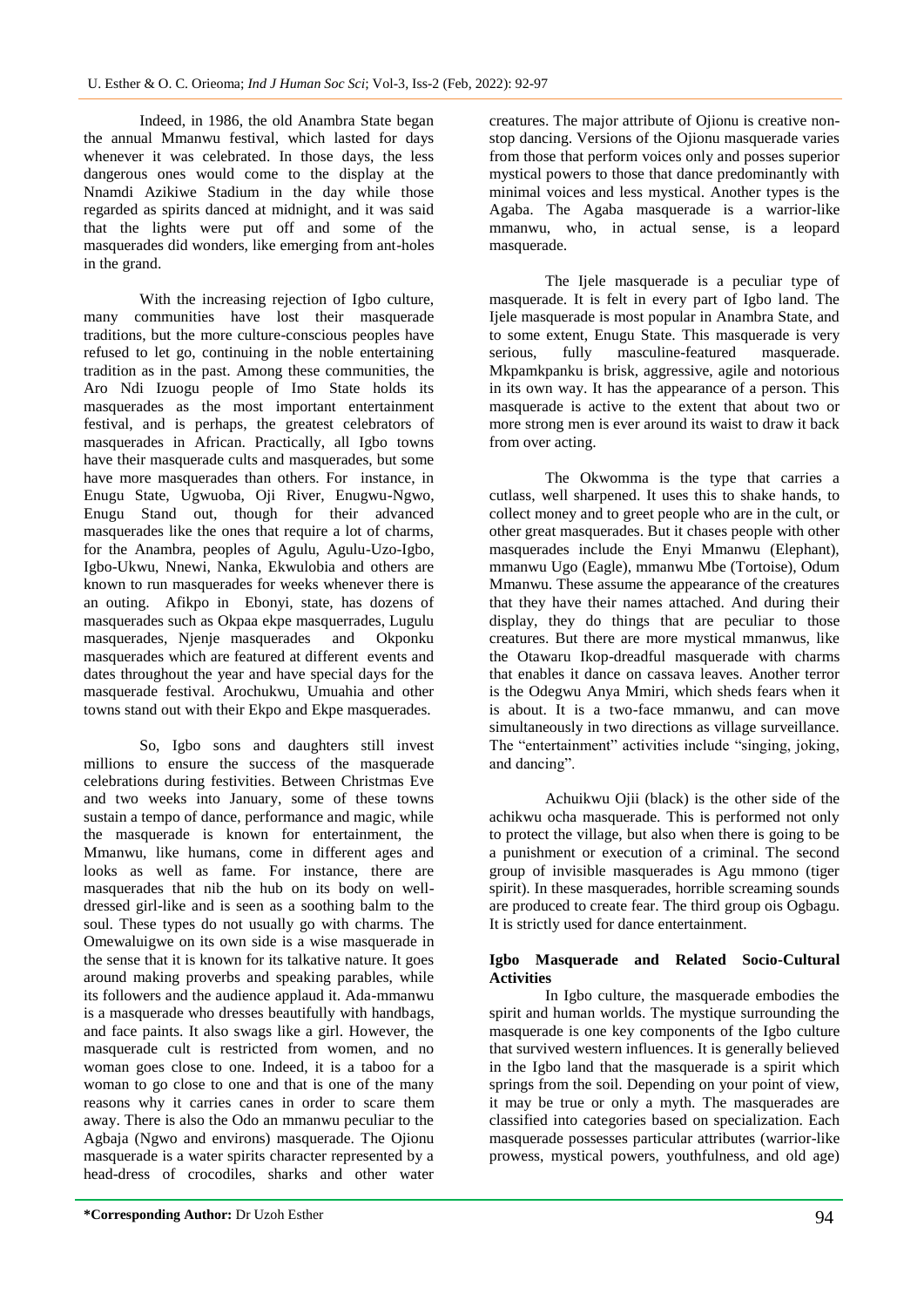and specializes in or more skills (dancing skills, acrobatics, and other ritual manifestations).

Masquerading usually involves one person team or a team made up of instrument players, vocalists dancers, masquerade advisers, and the masquerade itself. Most masquerade are covered from head to toe with some piece of clothing or/and bamboo rafters. Finally, a wooden mask is worn over the face. The mask will vary depending on the type of masquerade and the place of origin within the Igbo land. Some masks are designed to be beautiful intimidating or downright sinister. Most masquerades claim to have some mystical powers and are constantly competing to see which one has the most mystical powers, whenever they appear together especially at village squares or funerals.

The masquerade appears during traditional celebrations (funerals) and festivals (New Yam festival). The level of apprehension and the noise that cut the appearance of a masquerade will vary, depending on the type of the masquerade, and the size and make-up of the audience. And the umunna men"s cultural masquerade group performs three different masquerade acts.

- Ojionu This is a water spirit
- Agaba A warrior represented
- Odogwu  $A$  youthful and aggressive

#### **Masquerade Dance**

Masquerade dance is a very interesting performance usually done for the purpose of entertainment during festivities. It has ageless practice in most African communities and enjoys, among other things, durability and continuity over time made possible by family and communal inheritance of the art, craft, magic and culture. It is generally believed that masquerades are spirits, springs from the ground and the spirits and ancestors of the community are embodied in them.

Masquerade is played all over the in various forms and in various occasions. Santa clues, Halloween, Cloths masquerade balls as played in European and American countries, are forms of masquerade where people disguise, wear masks and special costumes to perform and entertain people. The mathorn (Limba Devil) and Gihongorli are some special masquerades played in Sierra Leone of Africa. The Elewe, Aja dudu are some types of sp[eical Egungun (masquerade) played in Yoruba tribe of Nigeria. Also, the Mbakara Ajofia, Mgbada Ike, Ebule are some special Mmonwu masquerade played in Eastern Nigeria.

In Nigeria, as part of culture, masquerades are mostly played during New Yam festivals (Iriji) burial ceremony of a great man, chieftaincy coronation and other special festivals. Also, played in celebrations. These masquerades come in various forms and sizes

and for different occasions. There are ones played during the daytime and ones played only during the nights. All are generally explained to be spirits and are not humans.

The night masquerades such as Ogba agu, Icheoku (Eastern Nigeria) culturally is played in a night following a new yam festival and during burial of a great man in the community. These masquerades require special membership initiation and are not to be seen by anybody that is not a member, especially the children and women. They are regarded as sprits and any non-member who sees it dies that same night. The Yoruba"s also have nigh masquerades, "Oro", also not seen by non-members, when Oro is played in the daytime women are told to stay indoors.

The masquerade that plays in the day (Ajofia, Mgbada Ike, Ebule, etc) membership is also by initiation which is only for men in some communities. While the non-members can only watch from far. They are mainly for entertainment to grace special occasions. In Enugu town of Eastern Nigeria, Easter celebration is climaxed on Easter Monday by a display of masquerade dance from all parts of the town and neighboring towns. On that day, different types and sizes of masquerades, big masquerade (oke mmonwu) and small masquerade come to display at Obiagu town where people will gather to watch. It is a day that people who bought new masquerades come to display them for really enjoyable as masquerades of different forms, colour, sizes come to display in different dance steps and music.

One bad thing about masquerade dance in African is that some men use it for evil. It is noticed that after the masquerade display, people, especially the youths began to die one after the other. It is said that the members engage in cultism and use juju (charm) when performing and that the groups try their powers on each other to see which is more powerful. That is the reason they begin to die after the performance. This has made some communities to stop masquerade performance during their festivities.

In those good days, many masquerade performances were exhibited during the Christmas in Enugu and many other towns in eastern Nigeria. Masquerades (mmanwu) are held in accordance with local native calendars during festivals such as Christmas and New Yam festivals, burial rites and other serious social gatherings. The masquerades are adorned in esoteric regalia and colorful masks made of wood and other fabric materials. Masquerades are hierarchical or age related some masks appear only at one festival, but others appear more regularly. According to popular Igbo belief, masquerades are very important spiritual elements of society. They have symbolic representation and serve many important roles in society. Depending on the locality in Igbo land, masquerades can have replica images of deities and important ancestral

**<sup>\*</sup>Corresponding Author:** Dr Uzoh Esther 95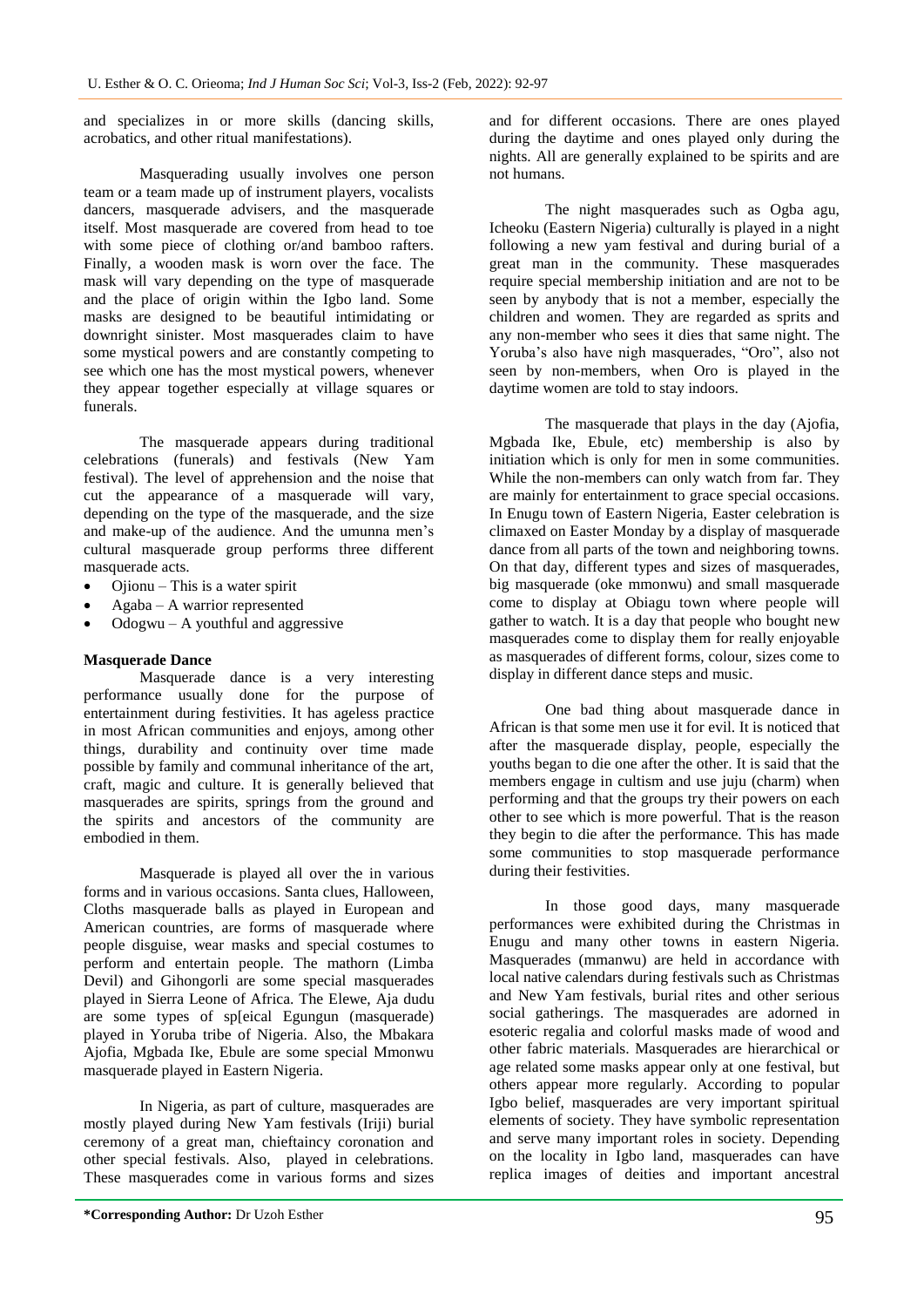relatives of the society. Consequently, the identities of the masquerades are well-kept secret from children, women and the uninitiated men of society. Only strong, exclusive and trusted men of society are allowed to perform any masquerade with a high reputation.

Masquerade vary in size, display and function some masquerades perform competitive dancing moves. These are known as Ojionu or Ogba Mgbada masquerades, others perform acrobatic and other eyepopping feats. Some of these are seen in Arondizuogu during Ikeji festivals. The popular names for some of these rugged Mmanwu (masquerade) are Okwo Mma. In those days, in Coal City Enugu, Coal Camp had one of the toughest Okwu Mma masquerades hat cast spells on other. It was known as Mmanwu Obesie. Whenever it appeared, everybody ran away including other masquerades of minor leagues. That seemed to explain the popular saying in Ala Igbo NNUKWU MMONWU PUTA OBODO AWALU OSO whenever a big masquerade appears, the town runs away. Some other masquerades chase people around and whip non masquerades on its trajectory. These are called EKPO, variant popular in Ovim in Isiukwuato is the Okonko, popularly seen around Calabar, Arochukwu, Ohafia, Igbere and Isuikwato axis of Abia State Nigeira. Udunkulu or Ajonkwu are spectacular masquerades that chase participants who shoot at it with den guys with bullet (Akidi). Non participants are holed up in the surrounding bushes with palm frond (omu) barricades. Udunkulu is performed in Item, while Ajonkwu is performed in Ovim, Ahaba and elsewhere in Isiukwuato Local Government Area. Nwanyi Otila Ukwu (The woman with huge behind) is another heartless and gentle masquerade for pure entertainment and its style of dancing is a contagious laughing stock amongst observers especially children. The other festivals with high octane value in social significance carried out by most communities in Ala-Igbo are the new yam (Iriji ohuo) festival, which marks the beginning of the harvest seasons for new yam. As mentioned before, Arondizuogu seems to have the gold standard for this important festivity in Ala Igbo. The festival takes place around August and October, though the time varies from place to place. The new yam festival raises the occasion for celebration while offering special prayers to Supreme God for a bountiful harvest. It is marked with colorful displays of cultural songs, dances and masquerades including roasting and toasting of new yams (ji ohuo or ji ofuo in Anambra).

Other important festivities and ceremonies worth mentioning her are

- Traditional marriage ceremonies (Igba Nkwu) and funeral rites (Ikwa Mmadu).
- Ozo title taking involving ritualistic initiation by other initiated folks.
- Ezeship and chieftaincy coronation, an installation rite carried out by titled men.

• Political cerebrations where surpluses are displayed with reckless abandon.

#### **The Essence of Masquerade in Social Development**

- Before the advent of Christianity, masquerades played important roles of keeping law and order, children and young adults were made to be sacred of masquerade and so it served as a mechanism of social control.
- People are bound to tell the truth at all times to avoid the wrath of the masquerades thereby being an instrument of super natural influence.
- Masquerades were regarded as the means for maintaining peace and social order, and therefore a tool for maintenance of social security.
- Masquerades play entertainment roles, and they also display a dual role of combining dancing, acrobatic displays and other extra-ordinary feats that awe doubting local and foreign spectators.
- Masquerades were regarded as spirits and were no respecters of individuals but every individual paid attention to it.
- Masquerade is more relevant as an institution for cultural display and not for entertainment only.
- Masquerade is marked as a colorful display of cultural songs, dances and roasting of yams.
- Masquerades were held with local native calendars during festivals such as Christmas and New Yam Festivals, burial rites and other serious social gatherings/engagements.
- Masquerades have replica images of deities and important ancestral relatives of society and therefore embody rich heritage and historical content.

# **CONCLUSION AND RECOMMENDATIONS**

Mmaawu is found on the belief of life after death; and it is regarded as the soul or ghost of ancestors that return to the land of the living in masquerade form to participate with their kinsmen in communal festivals such as farming and rites of passage. As a secret society, membership is strictly by initiation; hence, every aspect of any of the masquerades is designed to strike away fear and caution among women and non-initiatives. In the pre-colonial era, Mmawu as it is popularly called is among the notable masquerades served by the government of the entire Igbo people. From the pre-civilization era, the Igbo people used traditional cultural institutions such as Mmawu and the various traditional herbalists to maintain order in the society. These institutions stood out as government of the time. Masquerad is founded on the belief in "life after death". They served as the government of the entire Igbo people performing such functions as judicial, administrative and religious duties.